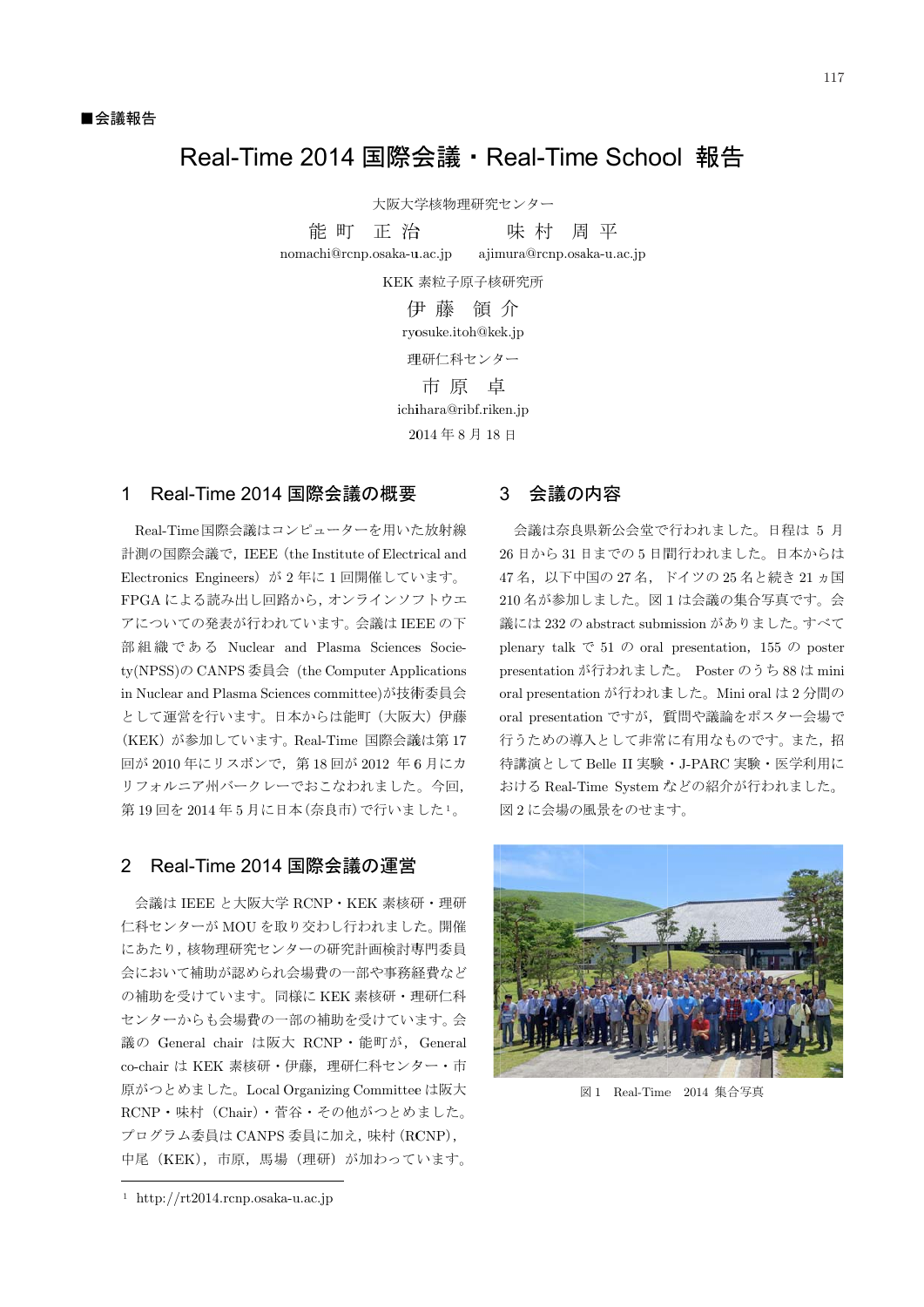

図 2 発表風景

を得ました。また, 会議に先立ち 25 日には Short Course と次世代計測バスである xTCA に関する Tutorial/Workshop が行われました。図 3 にプログラム を示します。 26 日から 28 日に行われた企業展示では 10 社の参加



図 3 Real-Time 2014 program

今回は大阪大学 彰されました。 生の発表の中で<br>学の杉山君がも<br>。 で優れた学生が表彰されます。 もっとも優れた発表として表

#### 4 4 Real-Time School の概要

に進歩しています。特に LHC 実験などの最先端の素粒 に進歩しています。特に LHC 実験などの最先端の素粒<br>子実験においては高速化・高分解能化などの高性能化が 進んでいます。これらの最先端の物理計測技術を学ぶ国 物理実験の計測技術は半導体技術の発展に伴い、急速

際スクール<sup>2</sup>を開催しました。このスクールは、講義に よって技術を学ぶだけでなく,実際に計測装置を手に取っ て使う事によって、よりその理解を深める事をめざしま した。実験やシステムの大型化にともない、若手がデー 夕収集システムや制御システムの開発を担当する機会が 減って来ています。機会の減少は人材育成のうえで非常 に問題です。このスクールは若手に開発の最前線を学ぶ 機会を与える事を目的として開催されました。

このスクールは国際会議 IEEE Real-Time 2014に合わ せて開催され, 講師は会議に参加する主な研究所の第一 線で活躍する研究者がつとめました。 運営は国際会議と は独立して運営されました。開催にあたり、核物理研究 センターの研究計画検討専門委員会において School の 補助が認められマレーシア・インドネシアの学生の滞在 費としました。この School は KEK の大学等連携支援事 業に採択され準備などのための学生アルバイトやPC レ 業に採択され準備などのための学生;<br>ンタル代などの費用に充てました。

### 5 School の内容

- スクールは大阪大学核物理研究センターにおいて国際 会議IEEE Real-Time 2014に合わせて開催されました(図 4, 図5)。School の日程は図6に示すように, 午前中に 4,図 5)。School の日程は図 6 に示すように,午前中に<br>はデータ収集の入門から最新の技術紹介までの6つの講 義が行われ,午後には実際の装置を用いた4種類の実習 が行われました。参加者は、中国3名, 台湾1名, ベト ナム2名, マレーシア2名, インドネシア2名, ロシア 1名, イタリア2名, ドイツ2名, 韓国2名, 日本4名。 この他 TA2名 (カナダ・ベトナム)も参加しました。講 師は会議に参加した主な研究所 (CERN, FNAL, BNL, PSI, KEK, IHEP など)の第一線で活躍する研究者 9 名 がつとめました。講義はスクール参加者以外も参加可能 で多数が参加しました。



図 4 Real-Time School 集合写真

l

<sup>2</sup>http://rt2014.rcnp.osaka-u.ac.jp/rt2014-school

l

l

l